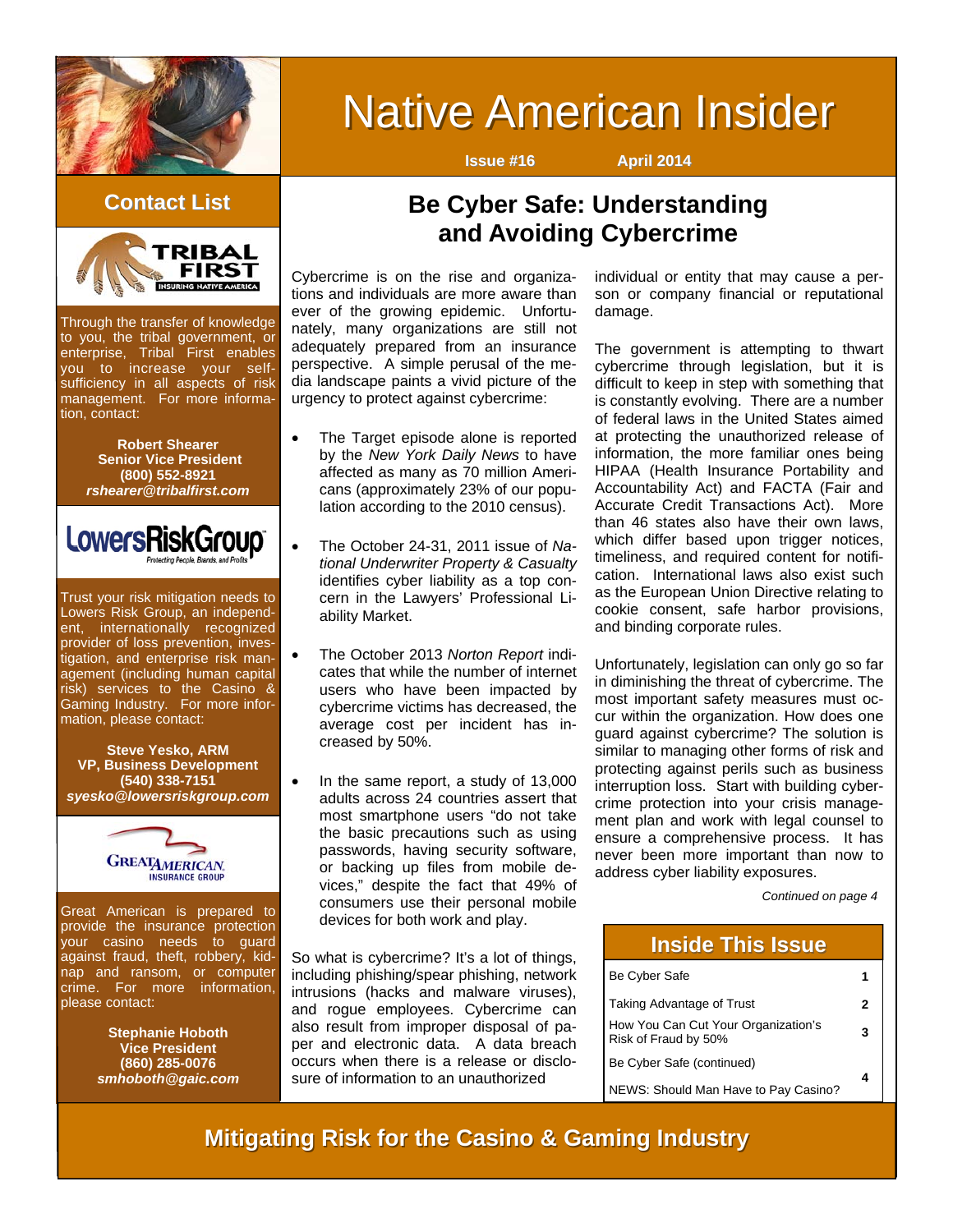# **Taking Advantage of Trust**

A well operated human resources department is critical for any business, and casinos are no exception. Considering the diversity of departments within a casino and the unique functions performed by the employees, it is not an easy area to manage. The human resources managers must be highly intelligent and experienced. Unfortunately individuals in these management positions can take advantage of their good reputations and use their position for personal gain that is detrimental to their company.

A small casino in the southwest U.S. opened up in the mid 1990's and within a few years had grown to include several hundred slot machines and approximately thirty table games. The casino grew to a staff of around three hundred employees by early 2000 when they hired a new HR manager who had previous experience working in the gaming industry.

The new HR manager immediately contributed a wellreceived style of management and organization the department previously lacked. He took it upon himself to get involved in the day-to-day functions and worked with a very hands-on approach. The casino's management was very pleased with his performance and decided to make him responsible for overseeing all aspects of the payroll functions as well.

Like any small to mid-sized business, healthcare insurance and employee benefits are a significant expense to the casino. They chose the most reasonable program they could find and allowed the HR manager to take care of the rest.

During the various forums regarding their benefits package, the HR manager empathized with the employees who felt the costs were high and assured them he paid the same premiums and that it was the best option available. In actuality the latter part was true; it was the best option available, but he was not paying the same price.

One day an employee within his department saw a medical bill with the HR manager's name on it left on the copy machine tray. She decided to flip it upside down and delivered it to his office so that his personal information would not be left out in the open. While she thought this was a kind gesture, the HR manager uncharacteristically ranted about how she was out of place for picking up his private material. It seemed very suspicious to her and she decided to report the incident through their anonymous hotline.

Around this time, the HR manager took a three week

vacation leaving someone else temporarily in charge of the payroll and benefits administration. While performing the payroll duties, the employee noticed names of individuals that no longer worked for the casino were still listed.

It was the perfect storm. A full audit and investigation was launched and the HR manager's fraudulent activity was revealed. The HR manager had the most comprehensive health and life insurance coverage option, but was paying for the least comprehensive. On top of that, the coverage was extended to his wife without additional premium.

Since he had found it easy to gain this coverage without detection, he had broadened his theft. He took advantage of overseeing the payroll by performing various ghost payroll schemes throughout the year. Individuals who were no longer employed were being kept on the payroll for several months after their termination or resignation. He manipulated their paychecks and diverted them to his bank account.

The scheme lasted nearly 10 years and the misappropriation of funds totaled close to \$500,000. The casino management has since instituted a separation of duties between the payroll and human resources functions. Additionally, both departments now have more oversight from senior management. Specifically regarding the payroll duties, persons who are authorized to hire/fire employees no longer distribute the payroll. The casino management now has a respect for these procedures. They have come to the unfortunate realization that even exceptional employees should not be trusted to have excessive authority with no oversight.

> *By Patrick Shannon, Sr. Acct. Executive Great American Insurance Group Fidelity / Crime Division*

*The above narrative is fictional; however, it is based on situations that have been reported.* 

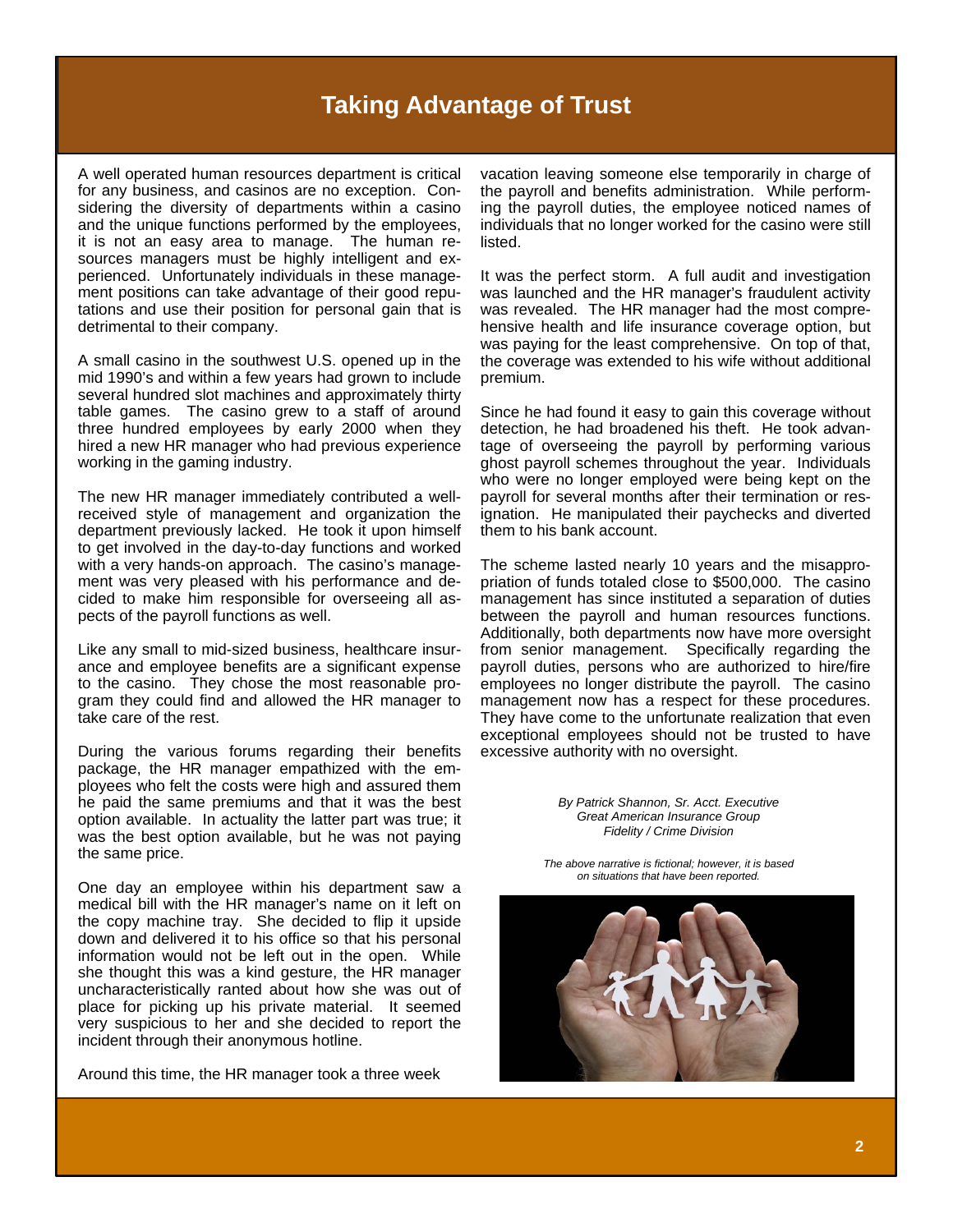# **How You Can Cut Your Organization's Risk Of Fraud by 50%**

You've seen the data before: Organizational fraud is a huge annual cost. Managers want to reduce the costs, so the real questions are to learn why fraud occurs and what to do about it.

The most compelling explanation for organizational fraud is the [Fraud Triangle.](http://www.lowersriskgroup.com/files/LRG-Fraud-Triangle-FINAL.jpg) Frauds occur when there is opportunity, one or more employees are under perceived financial pressure (incentives exist), and they can rationalize their fraudulent behavior. These three factors correspond to the legs of the Fraud Triangle.

#### **1. Control the Opportunities to Reduce the Chances of Fraud**

In our experience, organizations can reduce the probability of organizational fraud by just removing one of the legs of the triangle. There are things you can't control, such as employees' spending habits, but if you remove the opportunity for employees to get their hands on an asset without the potential of getting caught, then you've reduced that probability by 50 percent.

#### **2. Opportunities for Fraud Can Emerge as Unintended Consequences**

Some of the factors that can promote opportunities for fraud can be linked to cost reducing strategies since modern businesses try to run very lean. In other words, these opportunities become unintended consequences of well-motivated management decisions.

For instance, coupled with technology, companies can turn more complex processes over to one or a few people, reducing the number of controls required to protect precious assets. For example, in a situation where a single person can balance accounts, and write and sign checks, an opportunity is created. At the same time, managers have fewer avenues for personal oversight of complex organizational structure; they may even cut back on the frequency and depth of internal or external audits.

#### **3. Tactics for Thwarting Fraud**

Taking steps to reduce fraud not only saves an organization money directly, it also addresses the underwriting criteria insurance companies are likely to use in evaluating a company. Some of the tactics you can use to prevent and detect fraud, as well as demonstrate the security of your program to the insurance companies, include:

- $\boxtimes$  Internal controls
- Segregation of duties
- Comprehensive employee background screening
- $\boxtimes$  Vendor screening and due diligence
- $\boxtimes$  Establishment of a tip line or whistleblower program
- Set the "Tone At the Top"

Controlling organizational fraud requires management review and an organizational culture that promotes healthy behavior. Removing the opportunities for fraud is a vital first step, but one that needs to be revisited on a regular basis as the organization evolves. The opportunities you are trying to suppress are often the unintended consequences of actions you take to grow your business.

> *By Mark Lowers [President](http://www.lowersriskgroup.com/news/index.php?id=11) Lowers Risk Group*